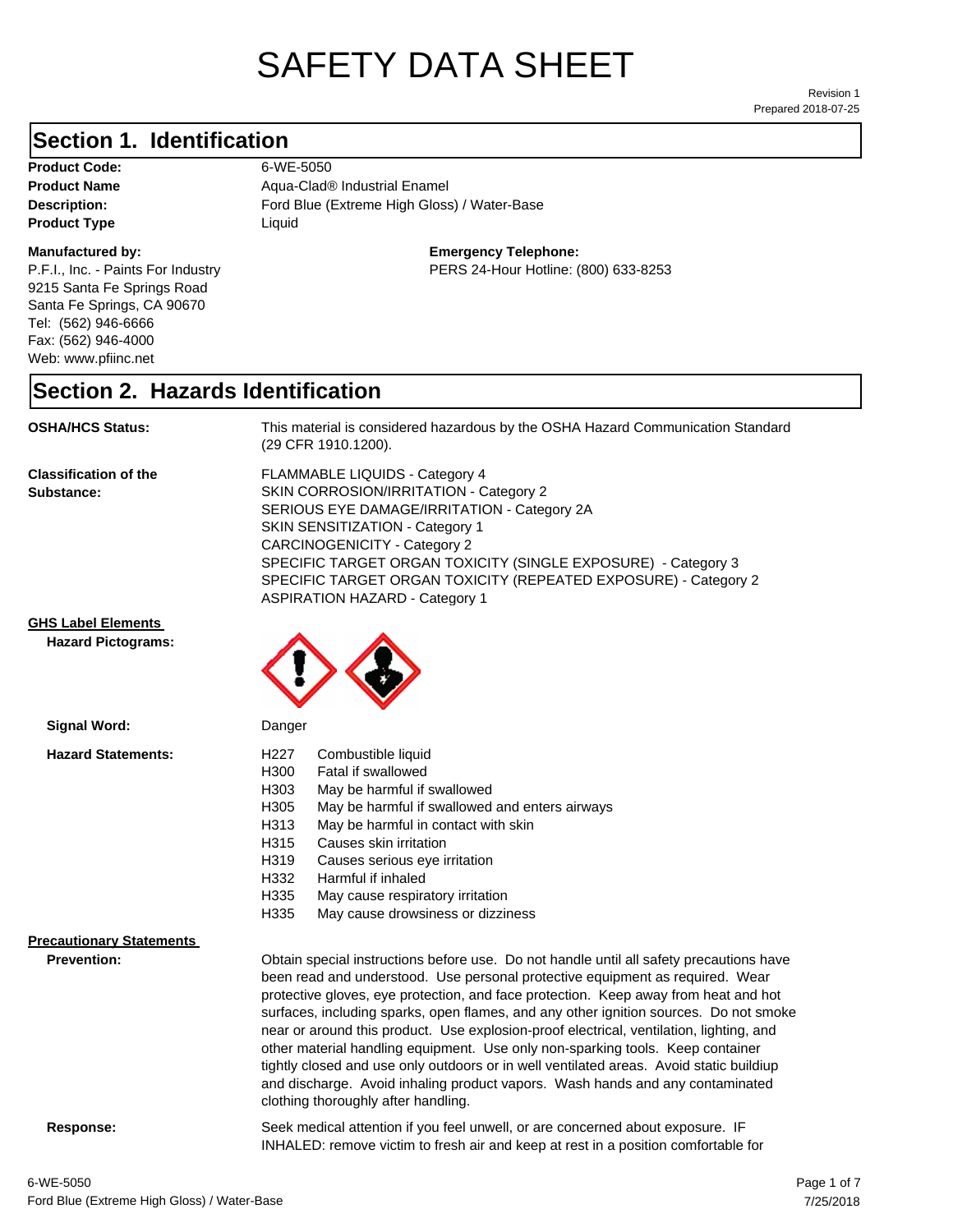| Storage & Disposal:                         | breathing. IF SWALLOWED: contact a poison control center or physician immediately.<br>Do not induce vomiting. IN CASE OF SKIN OR HAIR CONTACT: remove all<br>contaminated clothing, and wash skin with soap and water. If irritation or rash occurs,<br>get medical attention. IF IN EYES: rinse with copious amounts of water for several<br>minutes. Remove contact lenses, if present and easy to do so. If eye irritation persists,<br>seek medical attention.<br>Store in a locked and secure environment. Store in a cool, well ventilated area away<br>from direct sunlight and heat. Dispose of contents and container in accordance with all<br>local, regional, state, and federal regulations.                                                                                                                                                                                                                                                                                                                |
|---------------------------------------------|--------------------------------------------------------------------------------------------------------------------------------------------------------------------------------------------------------------------------------------------------------------------------------------------------------------------------------------------------------------------------------------------------------------------------------------------------------------------------------------------------------------------------------------------------------------------------------------------------------------------------------------------------------------------------------------------------------------------------------------------------------------------------------------------------------------------------------------------------------------------------------------------------------------------------------------------------------------------------------------------------------------------------|
| <b>Supplemental Label</b><br>Elements:      | Ensure adequate ventilation at all times when using this product and when sanding the<br>dried film. Wear an appropriate, NIOSH approved particulate respirator. Follow all<br>respirator manufacturer's directions for proper use. Abrading or sanding this product's<br>dried film may release crystalline silica which has been shown to cause lung damage<br>and may cause cancer following long term exposure. Rags, sandpaper, steel wool,<br>and other abrading materials or waste containing this product may spontaneously<br>combust when improperly disposed of. Product contains solvents which can cause<br>permanent brain and nervous system damage. Intentional misuse by concentrating<br>and inhaling the contents of this product can be harmful or fatal. Do not transfer<br>contents to another container.<br>PROPOSITION 65 WARNING: this product contains chemicals known to the State of<br>California to cause cancer and birth defects or other reproductive harm.<br>FOR INDUSTRIAL USE ONLY. |
| <b>Hazards not otherwise</b><br>classified: | None known.                                                                                                                                                                                                                                                                                                                                                                                                                                                                                                                                                                                                                                                                                                                                                                                                                                                                                                                                                                                                              |

# **Section 3. Composition/Information on Ingredients**

#### Chemical Name / CAS No

Ethylene Glycol Monobutyl Ether 111-76-2 10 to 20% Vapor Pressure: .11 kPa

Titanium Dioxide 13463-67-7 1 to 5%

### **Section 4. First Aid Measures**

#### **Description of First Aid Measures**

| <b>Eye Contact:</b>  | Immediately flush eyes with copious amounts of water. Remove any contact lenses.<br>Rinse for at least 10 minutes. Get medical attention. Chemical burns must be treated<br>promptly by a physician.                                                                                                                                                                                                                                                                                                                                                      |
|----------------------|-----------------------------------------------------------------------------------------------------------------------------------------------------------------------------------------------------------------------------------------------------------------------------------------------------------------------------------------------------------------------------------------------------------------------------------------------------------------------------------------------------------------------------------------------------------|
| Inhalation:          | Remove victim to fresh air and maintain in a rest position comfortable for breathing. If<br>fumes are still present, all rescuers should wear appropriate respirators. If victim<br>exhibits irregular breathing, trained personnel should provide artificial respiration or<br>oxygen. Mouth-to-mouth resuscitation may be dangerous. If necessary, contact a<br>poison control center or physician immediately. If victim is unconscious, place in a<br>recovery position and seek medical help immediately. Maintain an open airway for the<br>victim. |
| <b>Skin Contact:</b> | Wash affected areas with soap and water. Remove contaminated clothing and shoes.<br>Continue to rinse the affected area for at least ten minutes. Get medical attention if<br>discomfort continues. Avoid further exposure in the event of any symptoms or<br>complaints.                                                                                                                                                                                                                                                                                 |
| Ingestion:           | If product is ingested, contact a poison control center or a physician immediately. Do<br>not induce vomitting. Rinse mouth with water and remove dentures, if any. Remove<br>victim to fresh air and keep at rest in a comfortable position to facilitate breathing. If<br>the victim is conscious and the product has been swallowed, provide small quantities of<br>water to drink. Cease if the victim feels sick, as vomitting may be dangerous.<br>Aspiration hazard if swallowed. This product can enter the lungs and cause damage.               |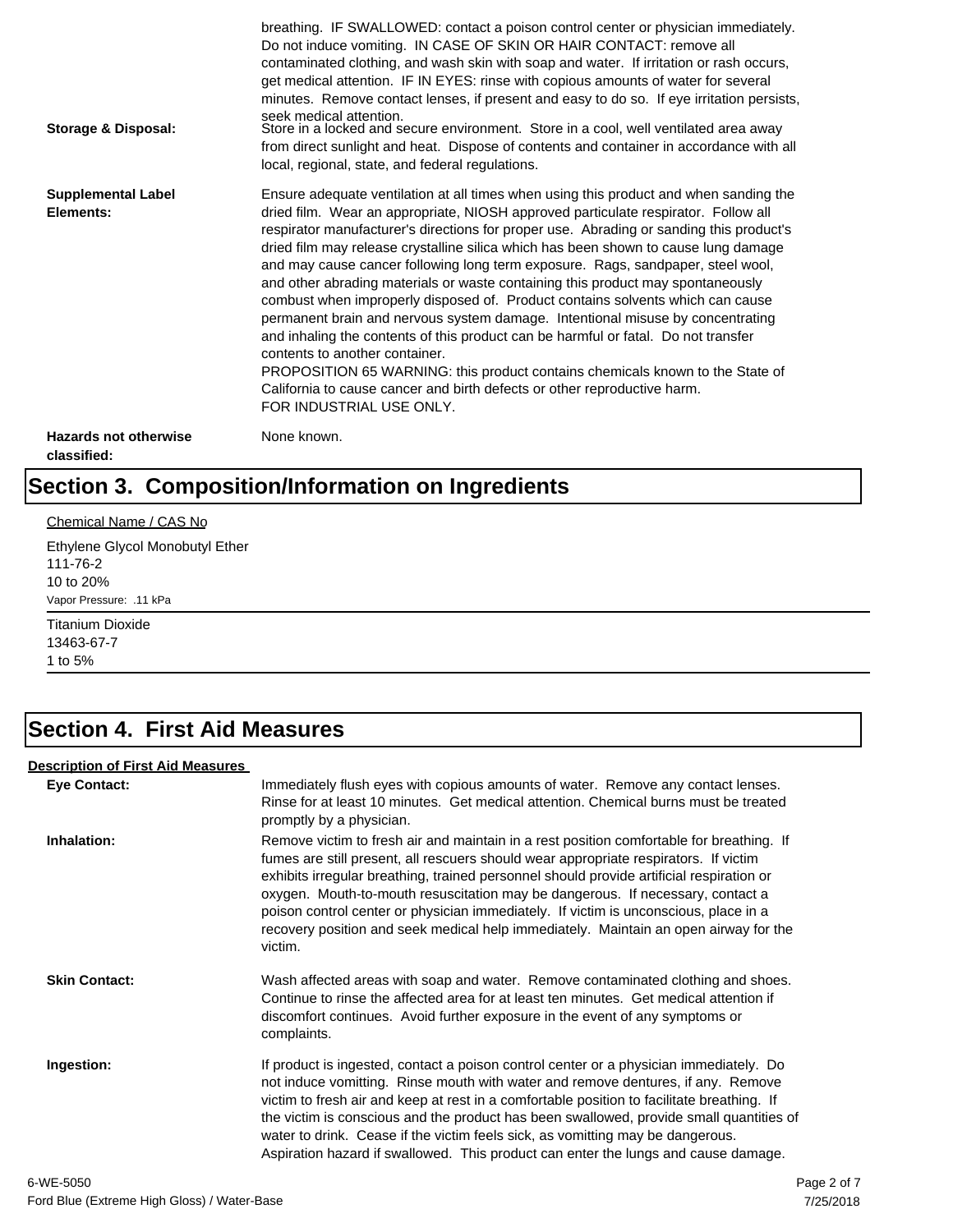If vomitting occurs, the head should be kept low so that vomit does not enter the lungs. Never administer anything by mouth to an unconscious person. If unconscious, place in a recovery position while medical attention is sought. Maintain an open airway for the victim.

| <b>Potential Acute Health Effects</b>               |                                                                                                                                                                                                                                                                                                                                                              |  |
|-----------------------------------------------------|--------------------------------------------------------------------------------------------------------------------------------------------------------------------------------------------------------------------------------------------------------------------------------------------------------------------------------------------------------------|--|
| <b>Eve Contact:</b>                                 | Causes serious eye irritation.                                                                                                                                                                                                                                                                                                                               |  |
| Inhalation:                                         | Can cause central nervous system depression. May cause drowsiness and dizziness<br>as well as respiratory irritation.                                                                                                                                                                                                                                        |  |
| <b>Skin Contact:</b>                                | Causes skin irritation. May cause an allergic skin reaction.                                                                                                                                                                                                                                                                                                 |  |
| Ingestion:                                          | Can cause central nervous system depression. May be fatal if swallowed and allowed<br>to enter airways. Irritating to mouth, throat and stomach.                                                                                                                                                                                                             |  |
| <b>Over-Exposure Signs &amp; Symptoms</b>           |                                                                                                                                                                                                                                                                                                                                                              |  |
| <b>Eve Contact:</b>                                 | Adverse symptoms may include: pain or irritation, watering, redness.                                                                                                                                                                                                                                                                                         |  |
| Inhalation:                                         | Adverse symptoms may include: respiratory tract irritation, coughing, nausea or<br>vomiting, headache, drowsiness or fatigue, dizziness or vertigo, unconsciousness.                                                                                                                                                                                         |  |
| <b>Skin Contact:</b>                                | Adverse symptoms may include: irritation, redness.                                                                                                                                                                                                                                                                                                           |  |
| Ingestion:                                          | Adverse symptoms may include: nausea, vomiting.                                                                                                                                                                                                                                                                                                              |  |
|                                                     | Indication of immediate medical attention and special treatment needed                                                                                                                                                                                                                                                                                       |  |
| <b>Notes to Physician:</b>                          | Treat symptomatically. Contact poison treatment specialists if large quantities have<br>been ingested or inhaled.                                                                                                                                                                                                                                            |  |
| <b>Specific Treatments:</b>                         | None specified.                                                                                                                                                                                                                                                                                                                                              |  |
| <b>Protection of First Aid</b><br><b>Providers:</b> | No action should be taken involving any personal risk or without proper training. If<br>fumes are still present, rescuers should wear appropriate respirators or a self<br>contained breathing apparatus. Mouth-to-mouth resuscitation may be dangerous for<br>the first aid provider. Wash all contaminated clothing with soap and water before<br>removal. |  |

# **Section 5. Fire Fighting Measures**

| Extinguishing Media                               |                                                                                                                                                                                                                                                                                                                                                                              |
|---------------------------------------------------|------------------------------------------------------------------------------------------------------------------------------------------------------------------------------------------------------------------------------------------------------------------------------------------------------------------------------------------------------------------------------|
| Suitable Media:                                   | Dry chemical, CO2, water spray (fog), foam, dry sand.                                                                                                                                                                                                                                                                                                                        |
| Unsuitable Media:                                 | Do not use water jet.                                                                                                                                                                                                                                                                                                                                                        |
| <b>Specific Hazards:</b>                          | Combustible liquid. Closed containers may explode when exposed to extreme heat as<br>a result of buildup of steam. Keep containers tightly closed and isolate from heat,<br>electrical equipment, sparks, and open flames. No unusual fire or explosion hazards<br>noted.                                                                                                    |
| <b>Special Firefighting</b><br><b>Procedures:</b> | Water may be used to cool closed containers to prevent pressure buildup and possible<br>autoignition or explosion. Evacuate area and fight fire from safe distance. Containers<br>may explode when heated. Firefighters should wear appropriate protective equipment<br>and self-contained breathing apparatus with a full face-piece operated in positive<br>pressure mode. |

#### **Section 6. Accidental Release Measures**

| <b>Environmental Precautions:</b>                        | Avoid dispersal of spilled material and runoff from contacting soil, waterways, drains,<br>and sewers. Inform the relevant authorities if the product has caused environmental<br>pollution.                                                                                                                                                                                                              |
|----------------------------------------------------------|-----------------------------------------------------------------------------------------------------------------------------------------------------------------------------------------------------------------------------------------------------------------------------------------------------------------------------------------------------------------------------------------------------------|
| Steps to be Taken if Material<br>is Released or Spilled: | Contain spilled liquid with sand or earth. Do not use combustible materials such as<br>sawdust. Eliminate all ignition sources and use explosion-proof equipment. Place<br>material in a container and dispose of according to local, regional, state, and federal<br>regulations. Ventilate area and remove product with inert absorbent and non-sparking<br>tools. Do not incinerate closed containers. |
| <b>Small Spills:</b>                                     | Stop leak if doing so can be done without risk. Remove containers from spill area.<br>Use non-sparking tools. Dilute with water and mop up if water-soluble. If not<br>water-soluble, absorb with inert dry material and place in appropriate waste container.                                                                                                                                            |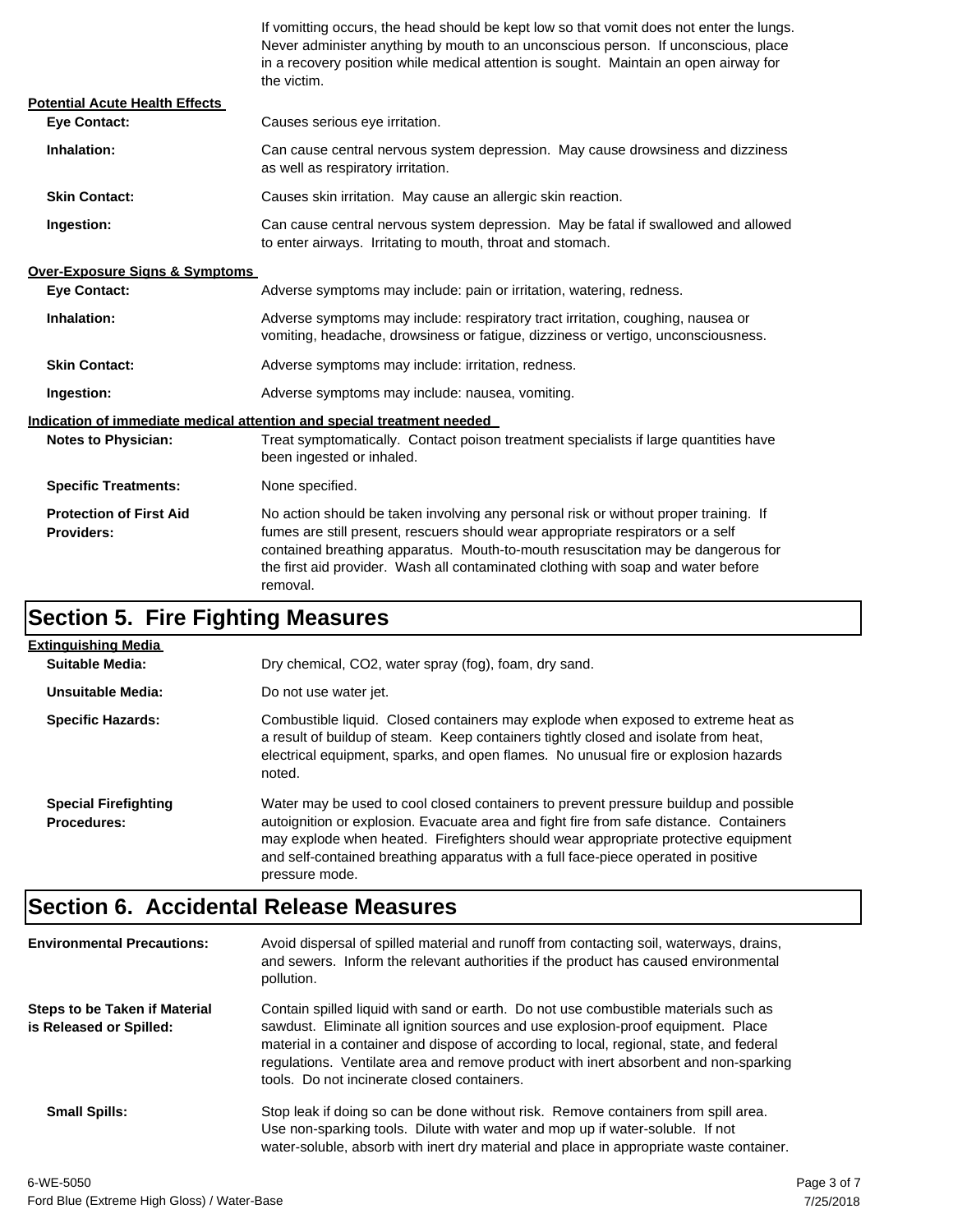Dispose of via a licensed waste disposal contractor.

Large Spills: Stop leak if doing so can be done without risk. Remove containers from spill area. Use non-sparking tools. Approach the release from upwind. Prevent entry into sewers, waterways, basements, or confined areas. Wash spillages into an effluent treatment plant or proceed as follows: contain and collect spillage with inert absorbent materials and place in a container for disposal according to local regulations. Dispose of via a licensed waste disposal contractor. See Section 1 for emergency contact information and Section 13 for waste disposal.

#### **Section 7. Handling and Storage**

**Handling:** Wash thoroughly after handling. Eating, drinking, and smoking should be prohibited in areas where this material is handled, stored, and processed. Wash hands and face before eating or drinking. Remove contaminated clothing and launder before reuse. Use only with adequate ventilation. Follow all SDS and label precautions even after container is emptied, as it may retain product residues. Avoid breathing fumes, vapors, or mist. Avoid contact with eyes, skin, and clothing.

Storage: Store in a dry, cool, well ventilated place. Keep container tightly closed while not in use. Isolate from heat, electrical equipment, sparks, and open flame. Do not store above 120 degrees Fahrenheit. Protect from heat, moisture, and foreign materials.

#### **Section 8. Exposure Controls/Personal Protection**

| Chemical Name / CAS No<br>Ethylene Glycol Monobutyl<br>Ether<br>111-76-2<br>10 to 20%<br>Vapor Pressure: .11 kPa<br><b>Titanium Dioxide</b><br>13463-67-7 | <b>OSHA Exposure Limits</b><br>50 ppm<br>$5$ mg/m $3$ | <b>ACGIH Exposure Limits</b><br>20 ppm<br>$10$ mg/m $3$                                                                                                                                                                                                                                                                                                                                                                                                                                                                                                                                                                                                                                                                                                                                       | <b>Other Exposure Limits</b> |
|-----------------------------------------------------------------------------------------------------------------------------------------------------------|-------------------------------------------------------|-----------------------------------------------------------------------------------------------------------------------------------------------------------------------------------------------------------------------------------------------------------------------------------------------------------------------------------------------------------------------------------------------------------------------------------------------------------------------------------------------------------------------------------------------------------------------------------------------------------------------------------------------------------------------------------------------------------------------------------------------------------------------------------------------|------------------------------|
| 1 to 5%                                                                                                                                                   |                                                       |                                                                                                                                                                                                                                                                                                                                                                                                                                                                                                                                                                                                                                                                                                                                                                                               |                              |
| <b>Engineering Controls:</b>                                                                                                                              |                                                       | Use process enclosures, local exhaust ventilation, or other engineering controls to<br>keep worker exposure to airborne contaminants below any recommended or statutory<br>limits. The engineering controls also need to keep gas, vapor, or dust concentrations<br>below any lower explosive limits. Use explosion-proof ventilation equipment.                                                                                                                                                                                                                                                                                                                                                                                                                                              |                              |
| <b>Environmental Controls:</b>                                                                                                                            |                                                       | Emissions from ventilation or work process equipment should be checked to ensure<br>they comply with the requirements of environmental protection legislation. In some<br>cases, fume scrubbers, filters, and other engineering modifications to the process<br>equipment may be required to reduce emissions to acceptable levels.                                                                                                                                                                                                                                                                                                                                                                                                                                                           |                              |
| <b>Respiratory Protection:</b>                                                                                                                            | adequate protection.                                  | Use a properly fitted, air-purifying or air-fed respirator complying with an approved<br>standard if a risk assessment indicates this is necessary. Respiratory protection<br>programs that meet OSHA 1910.134 and ANSI Z88.2 requirements must be followed<br>when workplace conditions warrant a respirator's use. A NIOSH/MSHA approved<br>respirator with an organic vapor cartridge may be permissible under circumstances<br>where airborne concentrations are expected to exceed exposure limits. Protection<br>provided by air purifying respirators is limited. Use a positive pressure, air supplied<br>respirator if there is any potential for an uncontrolled release, exposure levels are not<br>known, or in any circumstances where air purifying respirators may not provide |                              |
| <b>Skin Protection:</b>                                                                                                                                   | used.                                                 | Use impervious, chemical resistant gloves to prevent prolonged skin contact and<br>absorption of material through the skin. Nitrile or neoprene gloves may afford<br>adequate protection. Personal protective equipment for the body should be selected<br>based on the task being performed and the risks involved, and should be approved by<br>a specialist before handling this product. Where there is a risk of ignition from static<br>electricity, wear anti-static protective clothing. For best protection, the clothing should<br>include anti-static boots, gloves, and overalls. Appropriate footwear should always be                                                                                                                                                           |                              |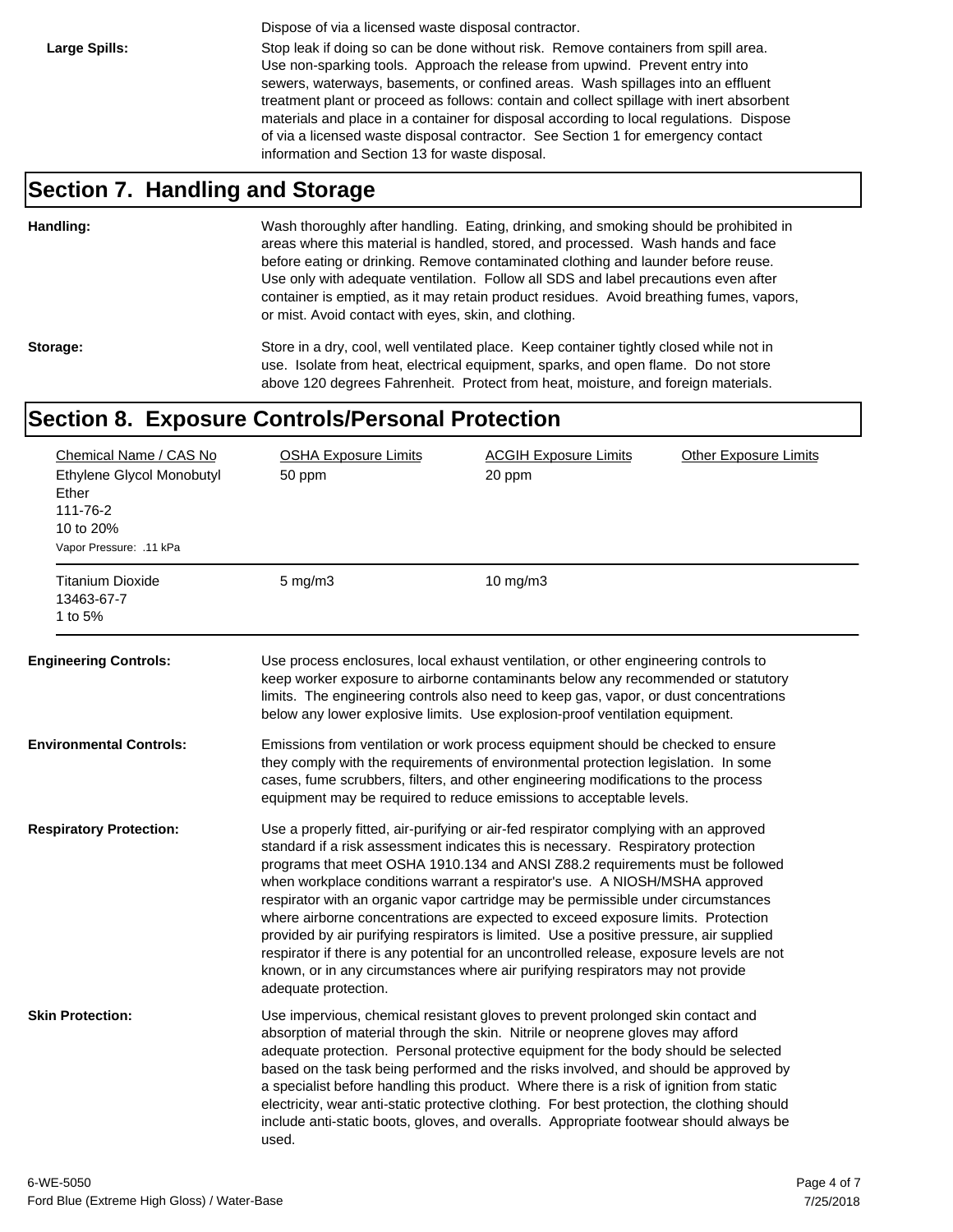| <b>Eye Protection:</b> |  |
|------------------------|--|
|                        |  |

Safety eyewear, such as splash goggles or a full face shield, should be worn at all times to protect against splashes of liquids.

**Hygienic Measures:** Wash thoroughly with soap and water before eating, drinking, or smoking. Remove contaminated clothing immediately and launder before reuse.

### **Section 9. Physical and Chemical Properties**

Physical State: Liquid Odor: Solvent odor

| Vapor Density                                     | Heavier than air            |
|---------------------------------------------------|-----------------------------|
| Vapor Density                                     | 3.93                        |
| Vapor Pressure                                    | 7 kPa                       |
| <b>Evaporation Rate</b>                           | Slower than ether           |
| <b>Boiling Point</b>                              | 171 C                       |
| Specific Gravity (SG)                             | 1.091                       |
| Material VOC (Lb / Gal)                           | 1.42                        |
| Material VOC $(g / L)$                            | 170.40                      |
| Coating VOC (Lb/Gal)                              | 2.83                        |
| Coating VOC (g/L)                                 | 339.37                      |
| Flash Point:                                      | 61 Celsius (142 Fahrenheit) |
| Autoignition:                                     | Not available               |
| LEL: I                                            | $1.1\%$                     |
| UEL:                                              | 10.6%                       |
| <b>Partition Coefficient.</b><br>n-octanol/water: | Not available               |
| Auto-ignition temperature:                        | Not available               |

# **Section 10. Stability and Reactivity**

| <b>Conditions to Avoid:</b>      | Avoid temperatures above 120 degrees Fahrenheit. Avoid all possible sources of<br>ignition. Do not pressurize, cut, weld, braze, drill, or expose containers to heat. Do not<br>allow vapor to accumulate in low or confined areas. Avoid contact with strong acid and<br>strong bases. |
|----------------------------------|-----------------------------------------------------------------------------------------------------------------------------------------------------------------------------------------------------------------------------------------------------------------------------------------|
| Incompatibility:                 | Incompatible with strong oxidizing agents.                                                                                                                                                                                                                                              |
| <b>Hazardous Decomposition:</b>  | By open flame, carbon monoxide and carbon dioxide. When heated to decomposition,<br>product emits acrid smoke and irritating fumes. Contains solvents which may form<br>carbon monoxide, carbon dioxide, and formaldehyde.                                                              |
| <b>Hazardous Polymerization:</b> | Will not occur under normal conditions.                                                                                                                                                                                                                                                 |
| Stability:                       | The product is stable.                                                                                                                                                                                                                                                                  |

# **Section 11. Toxicological Information**

| <b>Effects of Over-Exposure</b> |                                                                                                                                                                                                                                                                                                                                                  |             |
|---------------------------------|--------------------------------------------------------------------------------------------------------------------------------------------------------------------------------------------------------------------------------------------------------------------------------------------------------------------------------------------------|-------------|
| Eye Contact:                    | Causes serious eye irritation.                                                                                                                                                                                                                                                                                                                   |             |
| <b>Skin Contact:</b>            | Prolonged or repeated skin contact may cause irritation. Allergic reactions are<br>possible.                                                                                                                                                                                                                                                     |             |
| Inhalation:                     | Harmful if inhaled. High gas, vapor, mist, or dust concentrations may be harmful if<br>inhaled. Avoid breathing fumes, spray, vapors, or mist. May cause headaches and<br>dizziness. High vapor concentrations are irritating to the eyes, nose, throat, and lungs.<br>Prolonged or excessive inhalation may cause respiratory tract irritation. |             |
| Ingestion:                      | Harmful or fatal if swallowed. Aspiration hazard if swallowed; can enter lungs and<br>cause damage.                                                                                                                                                                                                                                              |             |
| <b>Chronic Hazards:</b>         | High concentrations may lead to central nervous system effects (drowsiness,<br>dizziness, nausea, headaches, paralysis, burred vision) and damage. Reports have                                                                                                                                                                                  |             |
| 6-WE-5050                       |                                                                                                                                                                                                                                                                                                                                                  | Page 5 of 7 |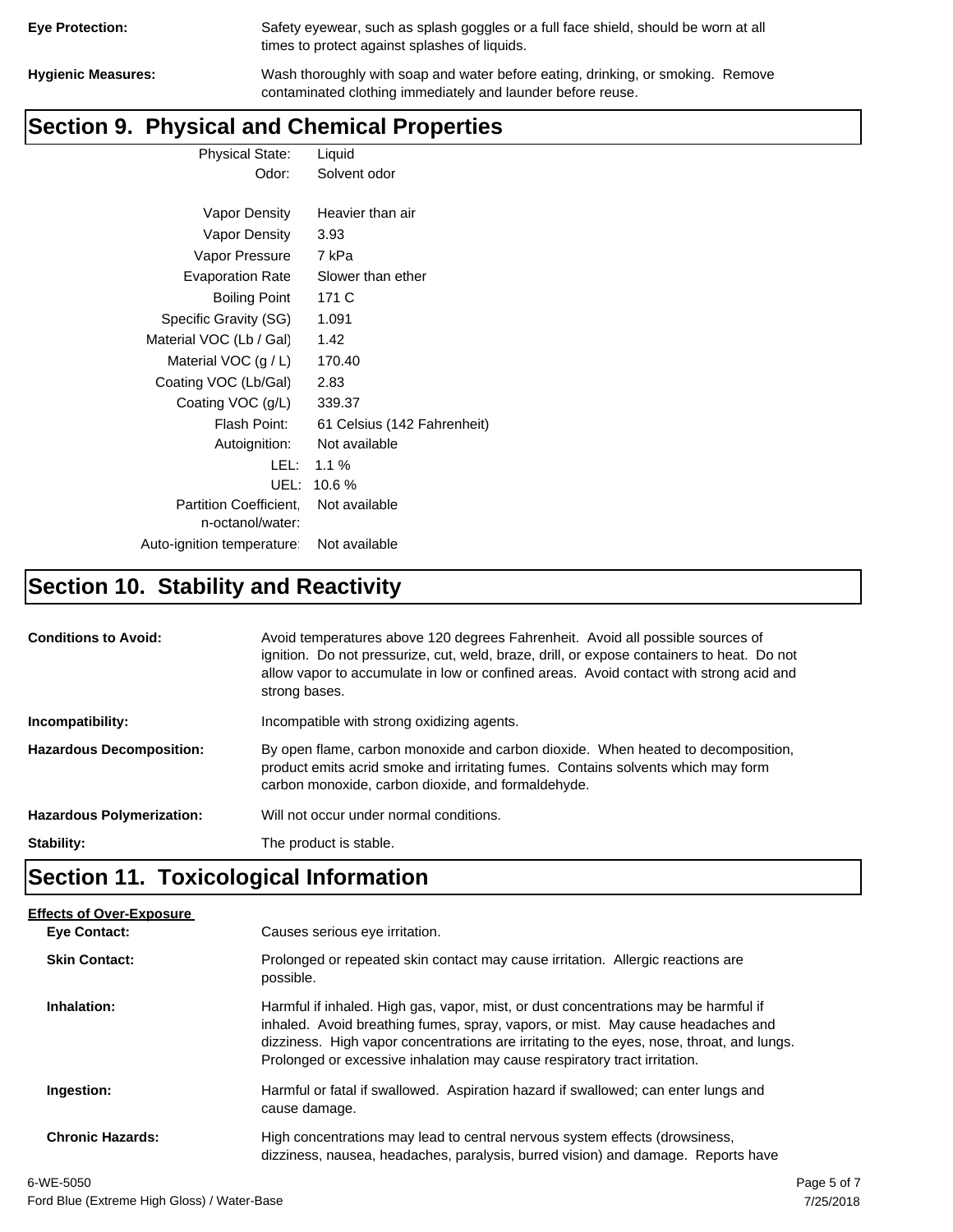|                                 | associated repeated and prolonged occupational overexposure to solvents with<br>permanent brain and nervous system damage. Contains carbon black pigment.<br>Chronic inflammation, lung fibrosis, and lung tumors have been observed in<br>experimental tests involving rats exposed to excessive concentrations of carbon black<br>and several insoluble dust particles for long periods of time. Tumors have not been<br>observed in other species under similar circumstances. Epidemiological studies of<br>North American workers show no evidence of clinically significant negative health<br>effects from occupational exposure to carbon black. Carbon black is listed as a Group<br>2B - Possibly Carcinogenic to Humans, by IARC and is proposed to be listed as A4 -<br>Not Classified as a Human Carcinogen by the American Conference of Governmental<br>Industrial Hygienists. Significant exposure is unlikely during typical application of this<br>product by roller or brush. Risk of overexposure depends on the duration and level of<br>exposure to dust from such processes as repeated sanding of dried surfaces, or<br>inhalation of spray mist, and the actual concentration of carbon black in the product<br>formula.<br>Product contains titanium dioxide, which is listed as a Group 2B - Possibly<br>Carcinogenic to Humans by IARC. No significant exposure to titanium dioxide is<br>anticipated while using this product, in which titanium dioxide is bound to other<br>materials including resin and other pigments, during brush or rolling application.<br>Overexposure risks depend on duration and level of exposure to dust, such as from |  |
|---------------------------------|------------------------------------------------------------------------------------------------------------------------------------------------------------------------------------------------------------------------------------------------------------------------------------------------------------------------------------------------------------------------------------------------------------------------------------------------------------------------------------------------------------------------------------------------------------------------------------------------------------------------------------------------------------------------------------------------------------------------------------------------------------------------------------------------------------------------------------------------------------------------------------------------------------------------------------------------------------------------------------------------------------------------------------------------------------------------------------------------------------------------------------------------------------------------------------------------------------------------------------------------------------------------------------------------------------------------------------------------------------------------------------------------------------------------------------------------------------------------------------------------------------------------------------------------------------------------------------------------------------------------------------------------------------------------------------|--|
|                                 | repeated sanding of this product's dried film, or inhalation of spray mist, and the actual<br>concentration of titanium dioxide in the product formula. For additional information,<br>refer to IARC Monograph, Volume 93, 2010.                                                                                                                                                                                                                                                                                                                                                                                                                                                                                                                                                                                                                                                                                                                                                                                                                                                                                                                                                                                                                                                                                                                                                                                                                                                                                                                                                                                                                                                   |  |
| <b>Primary Routes of Entry:</b> | Eye contact, ingestion, inhalation, absorption through the skin, skin contact.                                                                                                                                                                                                                                                                                                                                                                                                                                                                                                                                                                                                                                                                                                                                                                                                                                                                                                                                                                                                                                                                                                                                                                                                                                                                                                                                                                                                                                                                                                                                                                                                     |  |
| <b>Acute Toxicity Values:</b>   | Acute effects of this product have not been tested. Available data on individual<br>components, if any, will be listed below.                                                                                                                                                                                                                                                                                                                                                                                                                                                                                                                                                                                                                                                                                                                                                                                                                                                                                                                                                                                                                                                                                                                                                                                                                                                                                                                                                                                                                                                                                                                                                      |  |

#### **Section 12. Ecological Information**

**Ecological Information:** Product is a mixture of listed components.

#### **Section 13. Disposal Information**

**Disposal Considerations:** The generation of waste should be avoided or minimized wherever possible. Disposal of this product, solutions, and any by-products should at all times comply with relevant environmental protection regulations and waste disposal regulations, in addition to any local or regional restrictions which may be in effect. Surplus and non-recyclable products should be disposed of via a licensed waste disposal contractor. Waste should not be disposed of untreated to the sewer unless fully compliant with the requirements of all authorities with jurisdiction. Waste packaging should be recycled whenever possible. Incineration or landfill should only be considered when recycling is not feasible. Take care when handling empty containers as they may retain some residual product. Vapor from residue may create a flammable or explosive atmosphere within the used container. Do not expose empty containers to heat or sparks, and do not weld, cut, or grind used containers unless they have been thoroughly cleaned. Avoid contact of spilled material with soil, waterways, drains, and sewer systems.

#### **Section 14. Transport Information**

|                          | Domestic (US DOT)        | <b>International (IMDG)</b> | Air (IATA)               | Canada (TDG)             |
|--------------------------|--------------------------|-----------------------------|--------------------------|--------------------------|
| <b>UN Number:</b>        | Not Regulated            | Not Regulated               | Not Regulated            | Not Regulated            |
| <b>UN Shipping Name:</b> | $\overline{\phantom{0}}$ | $\overline{\phantom{0}}$    | $\overline{\phantom{0}}$ | ٠                        |
| <b>Hazard Class:</b>     | $\overline{\phantom{0}}$ | $\overline{\phantom{a}}$    | $\overline{\phantom{0}}$ | $\overline{\phantom{a}}$ |
| <b>Packing Group:</b>    | $\overline{\phantom{0}}$ | ۰                           | $\overline{\phantom{0}}$ | ٠                        |
| <b>Limited Quantity:</b> | $\overline{\phantom{0}}$ | ۰                           | $\overline{\phantom{0}}$ | ۰                        |

**Special Considerations:** The presence of a shipping description for a particular mode of transport does not